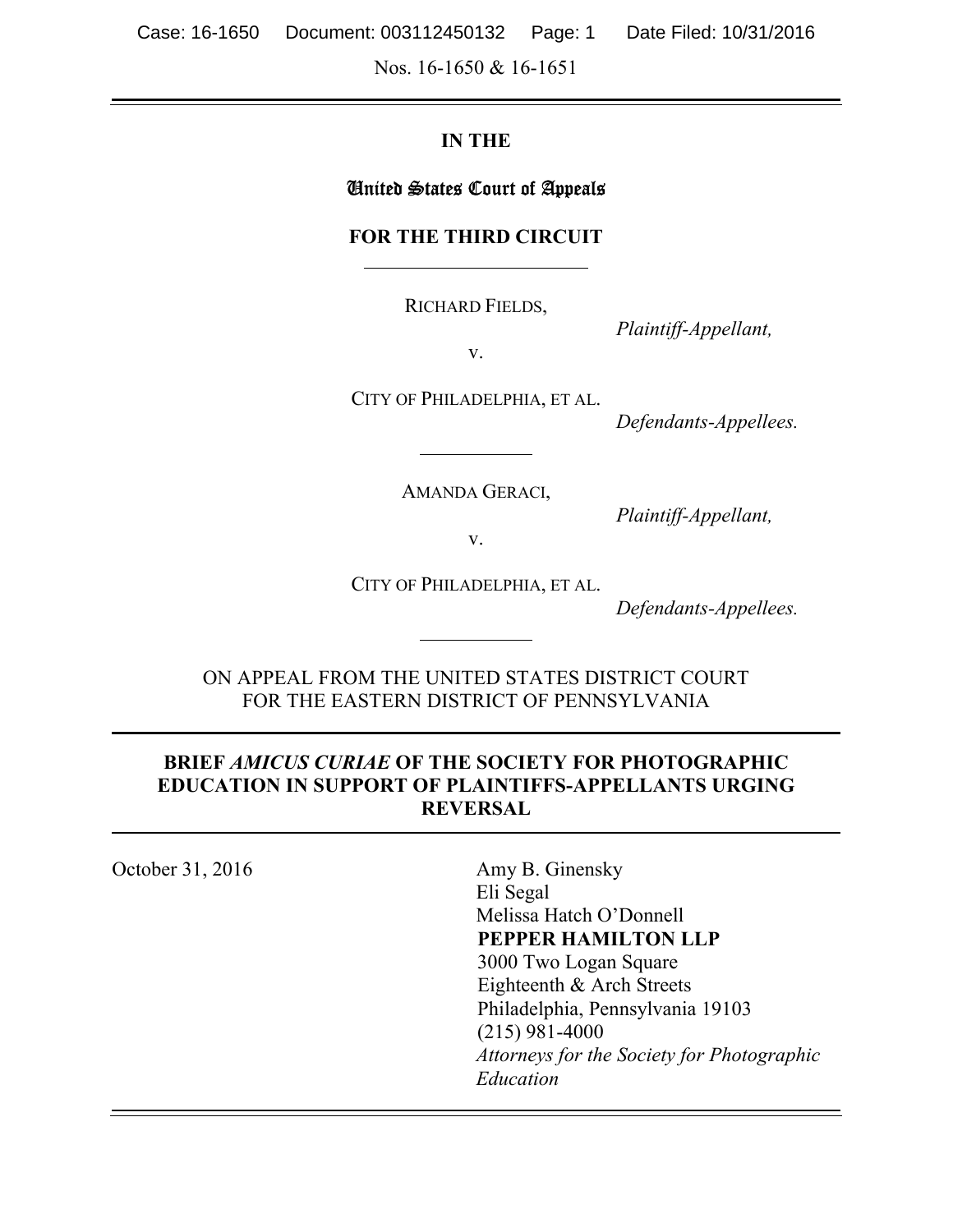### **CORPORATE DISCLOSURE STATEMENT**

Pursuant to Rule 26.1 of the Federal Rules of Appellate Procedure, the undersigned counsel certifies that the Society for Photographic Education is a membership organization that provides and fosters an understanding of phytography as a means of diverse creative expression, cultural insight, and experimental practice. The Society has no parent corporation, and no publicly held company has 10% or greater ownership in the Society.

Dated: October 31, 2016 */s/ Eli Segal*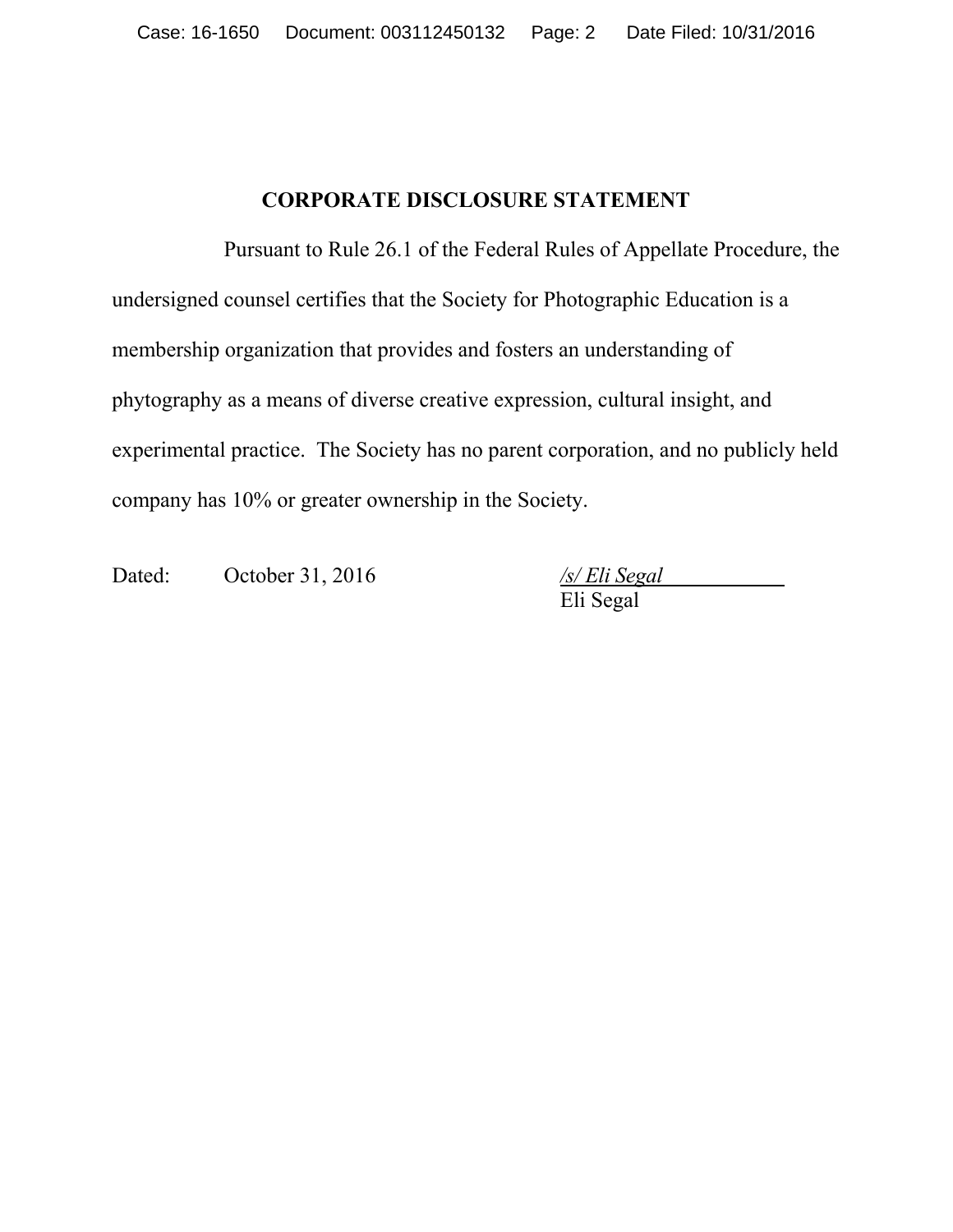#### **INTEREST OF** *AMICUS CURIAE*

The Society for Photographic Education ("SPE") is a national nonprofit organization that seeks to promote a wider understanding of photography in all of its forms and to foster the development of its practice, teaching, scholarship and critical analysis. SPE represents more than 2,200 members, which include fine art photographers, educators, curators, critics, historians, and artists.

This litigation raises issues of direct concern to SPE, because SPE and its membership have a strong interest in the development of legal rules that enable photographers to make pictures in public places free from unreasonable governmental interference.

All parties, including counsel for Defendants-Appellees, have consented to the filing of this brief. No party (or counsel for a party) authored this brief in whole or in part or contributed money that was intended to fund preparing or submitting this brief. No one other than amici curiae, its members, and their counsel contributed money that was intended to fund preparing or submitting this brief.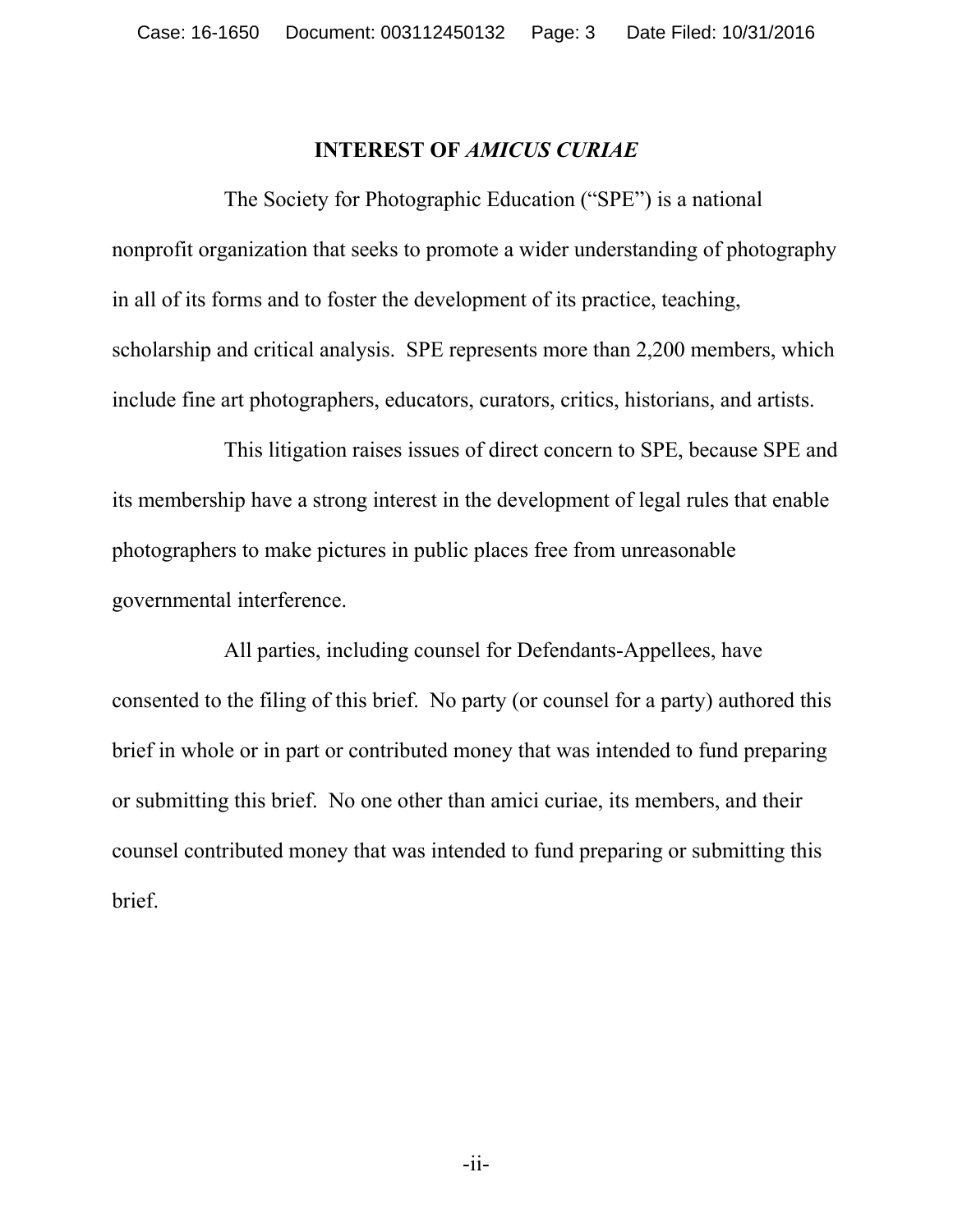# **TABLE OF CONTENTS**

# **Page**

| $\mathbf{I}$ . |    |                                                                                                                       |  |
|----------------|----|-----------------------------------------------------------------------------------------------------------------------|--|
| $\prod$ .      |    |                                                                                                                       |  |
|                | A. |                                                                                                                       |  |
|                | B. | As Artistic Expression, Making a Photograph Merits First<br>Amendment Protection Regardless of Whether the Photograph |  |
|                |    |                                                                                                                       |  |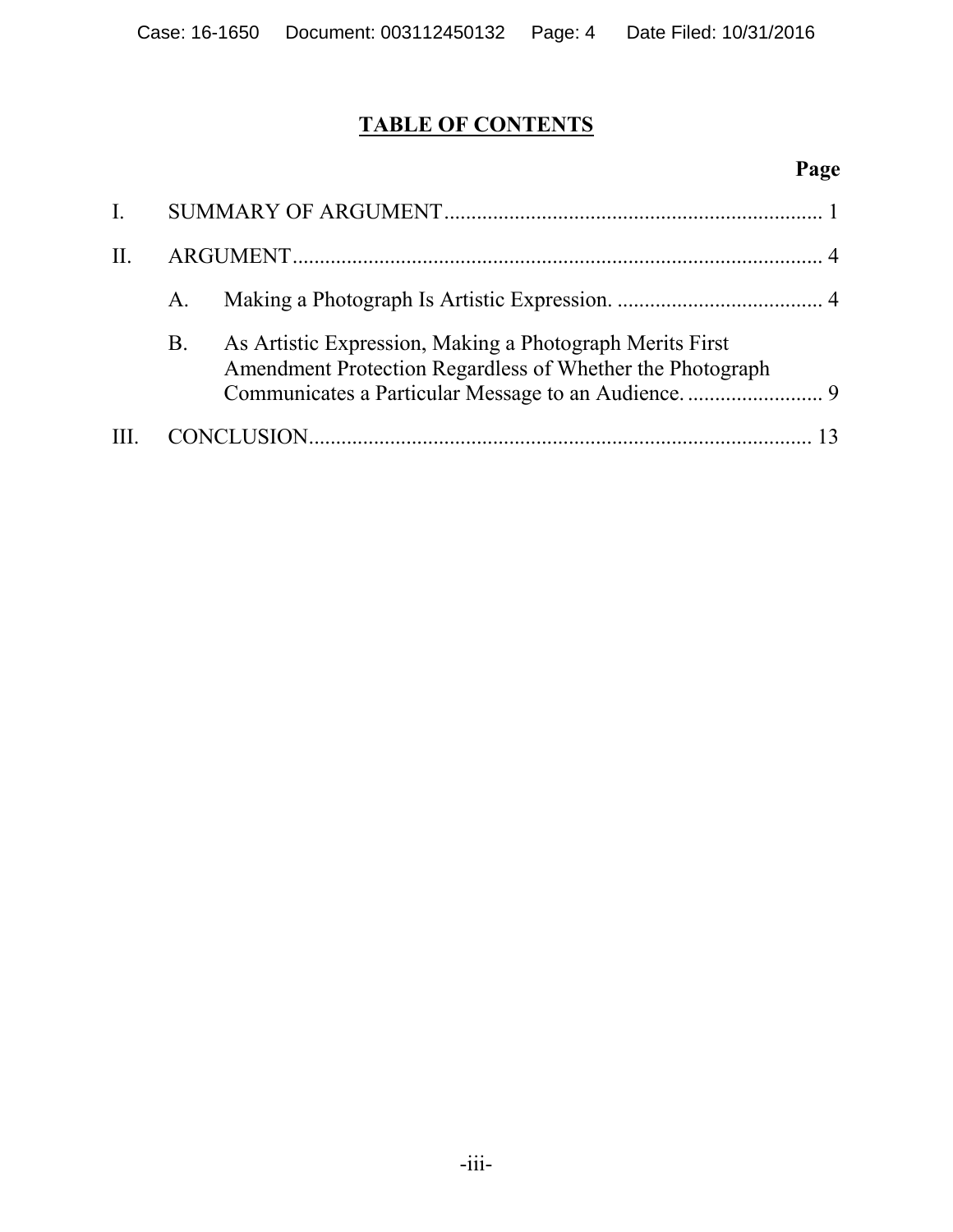# **TABLE OF AUTHORITIES**

**CASES**

## **Page(s)**

| Facenda v. N.F.L. Films, Inc., 542 F.3d 1007 (3d Cir. 2008)10            |
|--------------------------------------------------------------------------|
| Hurley v. Irish-American Gay, Lesbian and Bisexual Gp. of Boston, 515    |
|                                                                          |
|                                                                          |
| Nat'l Endowment for the Arts v. Finley, 524 U.S. 569 (1998) (Souter, J., |
|                                                                          |
|                                                                          |
|                                                                          |
|                                                                          |
|                                                                          |
| <b>BOOKS</b>                                                             |
| Ansel Adams, The Camera (Little, Brown and Co. 2003) (1980) 5, 6         |
| Henri Cartier-Bresson, Forward, The Decisive Moment (Steidl 2015) 7, 12  |
| David Gibson, The Street Photographer's Manual (Thames & Hudson          |
|                                                                          |
| Naomi Rosenblum, A World History of Photography 259, 261 (4th ed.        |
| William Solesbury, World Cities, City Worlds: Explorations with          |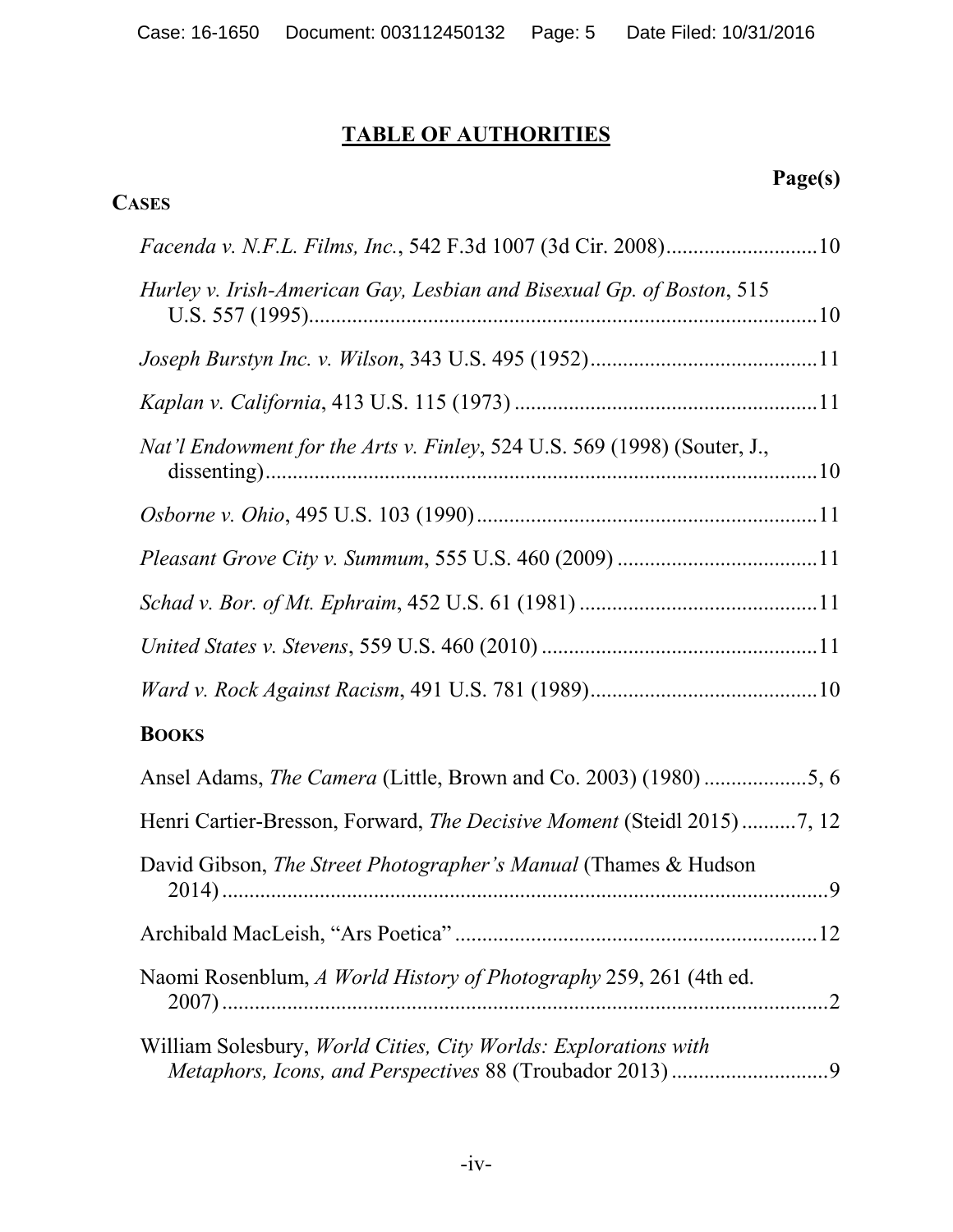## **Page(s)**

## **OTHER AUTHORITIES**

| About Vivian Maier, http://www.vivianmaier.com/about-vivian-maier1                                                                                                                                |
|---------------------------------------------------------------------------------------------------------------------------------------------------------------------------------------------------|
| Beetles $+$ Huxley, The Photo of the Century, http://www.beetlesand                                                                                                                               |
| Michael Kimmelman, "Cartier-Bresson, Who Photographed the<br>'Decisive Moment,' Dies," N.Y. Times, Aug. 4, 2014, available at<br>http://www.nytimes.com/2004/08/04/obituaries/cartierbresson-who- |
| Seth F. Kreimer, "Pervasive Image Capture and the First Amendment:<br>Memory, Discourse, and the Right to Record," 159 U. Pa. L. Rev. 335                                                         |
| Through the Nanny's Eyes,<br>http://www.nytimes.com/interactive/2012/02/19/magazine/vivian-                                                                                                       |
|                                                                                                                                                                                                   |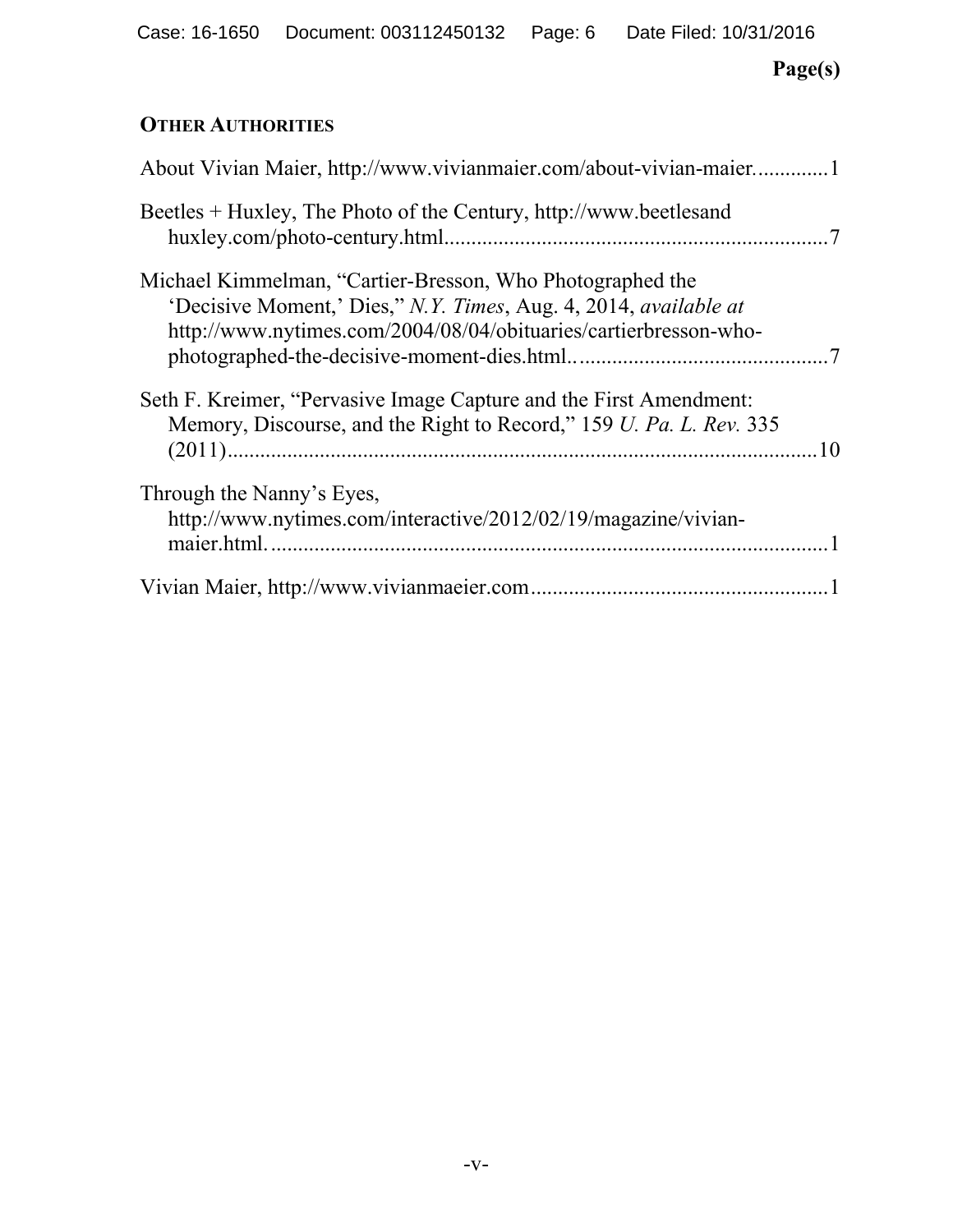#### <span id="page-6-0"></span>**I. SUMMARY OF ARGUMENT**

<span id="page-6-1"></span>Vivian Maier, a professional nanny, made over 100,000 photographs from the 1950s to the 1990s, many featuring ordinary people on the streets of New York and Chicago. About Vivian Maier, http://www.vivianmaier.com/aboutvivian-maier*.* She showed her photographs to nobody, stashing away the negatives in storage lockers. *Id.* After the payments on the storage lockers lapsed, the negatives made their way to an auction house. *Id.* A Chicago historian purchased a box of them and realized, after Maier died in 2009, that her photography was extraordinary. *Id.* Today, Maier's photographs fill three books and draw crowds at art shows and museums. Vivian Maier, http://www.vivian maier.com. As *New York Times* critic Michael Kimmelman put it,"[t]hat rare case of a genuine undiscovered artist, she left behind a huge trove of pictures that rank her with the great American midcentury street photographers." Through the Nanny's Eyes, http://www.nytimes.com/interactive/2012/02/19/magazine/vivian-maier.html.

<span id="page-6-3"></span><span id="page-6-2"></span>Yet under the district court's opinion, the First Amendment would not have protected Maier if the police ordered her not to make her photographs. For according to the district court, photography is protected only if the photographer has "an intent to convey a particularized message" and "the likelihood [is] great that the message would be understood by those who view[] it." JA12 (Memorandum at 6). Because Maier never "asserted anything to anyone" and did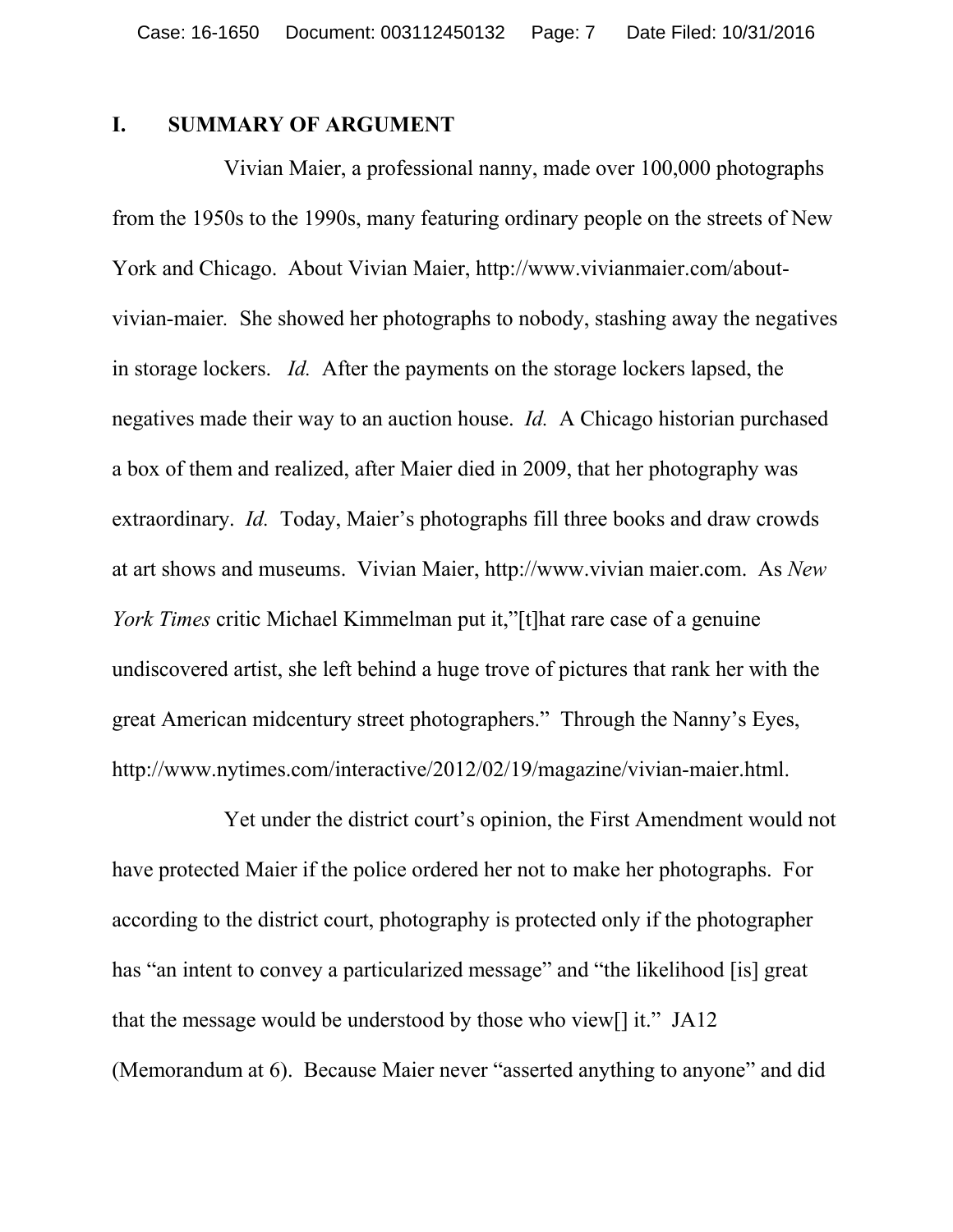not "intend[] to share [her] images immediately upon image capture," she would have had no protection at all. JA12, 17 (Memorandum at 6, 11). The government could have prohibited her from practicing her art.

<span id="page-7-0"></span>But that is not and cannot be the law. Making a photograph merits First Amendment protection because it is artistic expression just the same as painting a landscape, sketching a street scene, or sculpting a statue. People who make photographs practice their craft, exercise creativity, and edit and refine their art. And a candid photograph of a public scene—like much of Maier's nowacclaimed body of work and like Plaintiff Richard Fields' photograph of police officers standing outside a Philadelphia home hosting a party—fits squarely in the "street photography" genre, a nearly century-old movement rooted in the artistic desire to "arrest the continuous flux of life, to scrutinize and savor discrete segments of time, and to capture them." Naomi Rosenblum, *A World History of Photography* 259, 261 (4th ed. 2007). Articulating this same artistic desire—albeit less eloquently—Fields testified that he made his photograph at issue in this case because he thought to himself, "what a scene," and that it "would make a great picture." JA8 (Memorandum at 2) .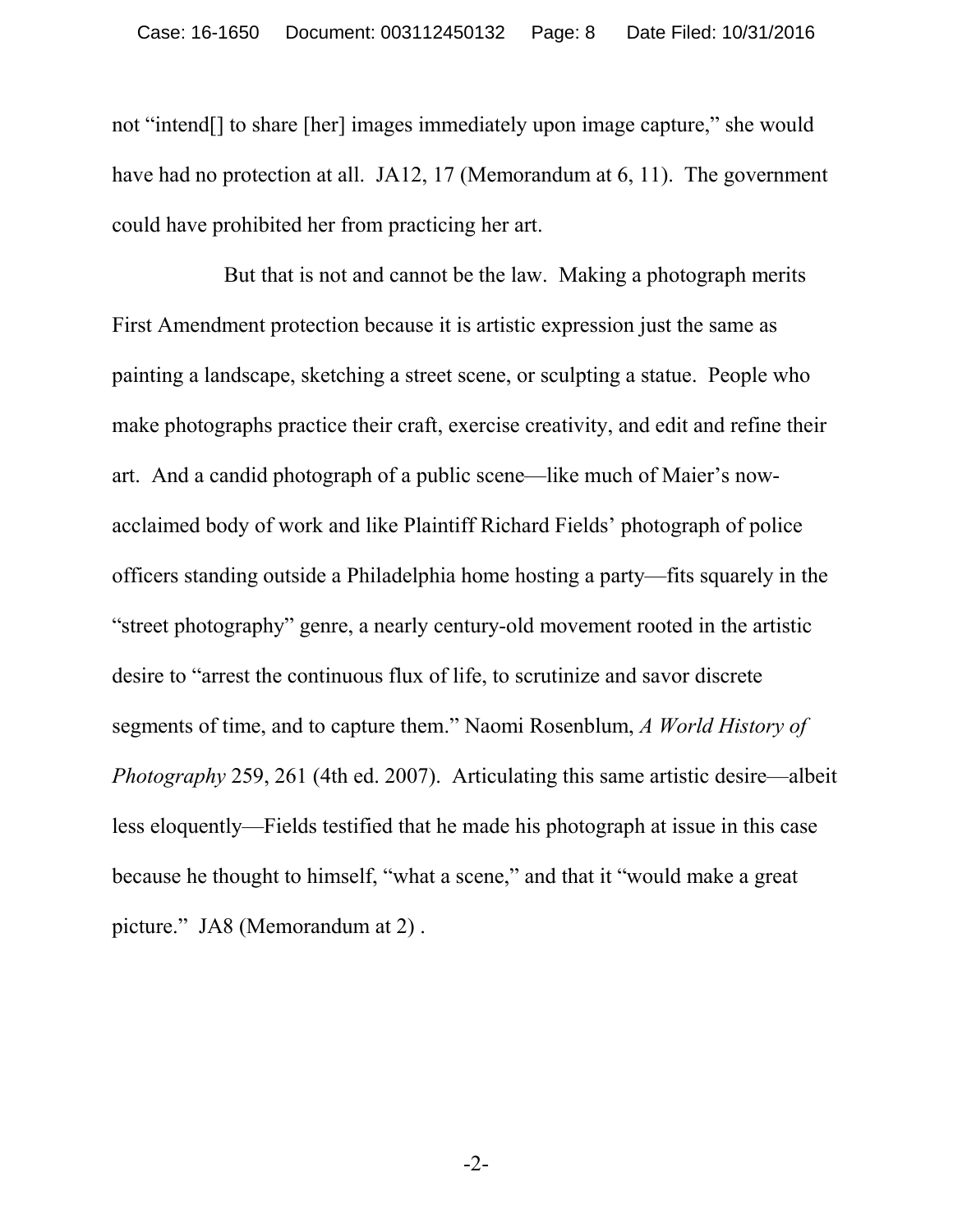The fact that Fields did not make his photograph for the purpose of communicating a particular message to an audience does not make it any less worthy of protection. Many artists, including photographers, do not intend to convey any message with their art. For those who do have such an intent, it is often the case that the audience does not understand their message. And many artists—Vivian Maier among them—create their work with no intent to share it with any audience at all.

The First Amendment would protect describing in a diary the scene that Fields witnessed or sketching it in a private notebook. Making a photograph of that same scene should be treated no differently.



Richard Fields, Philadelphia, 2013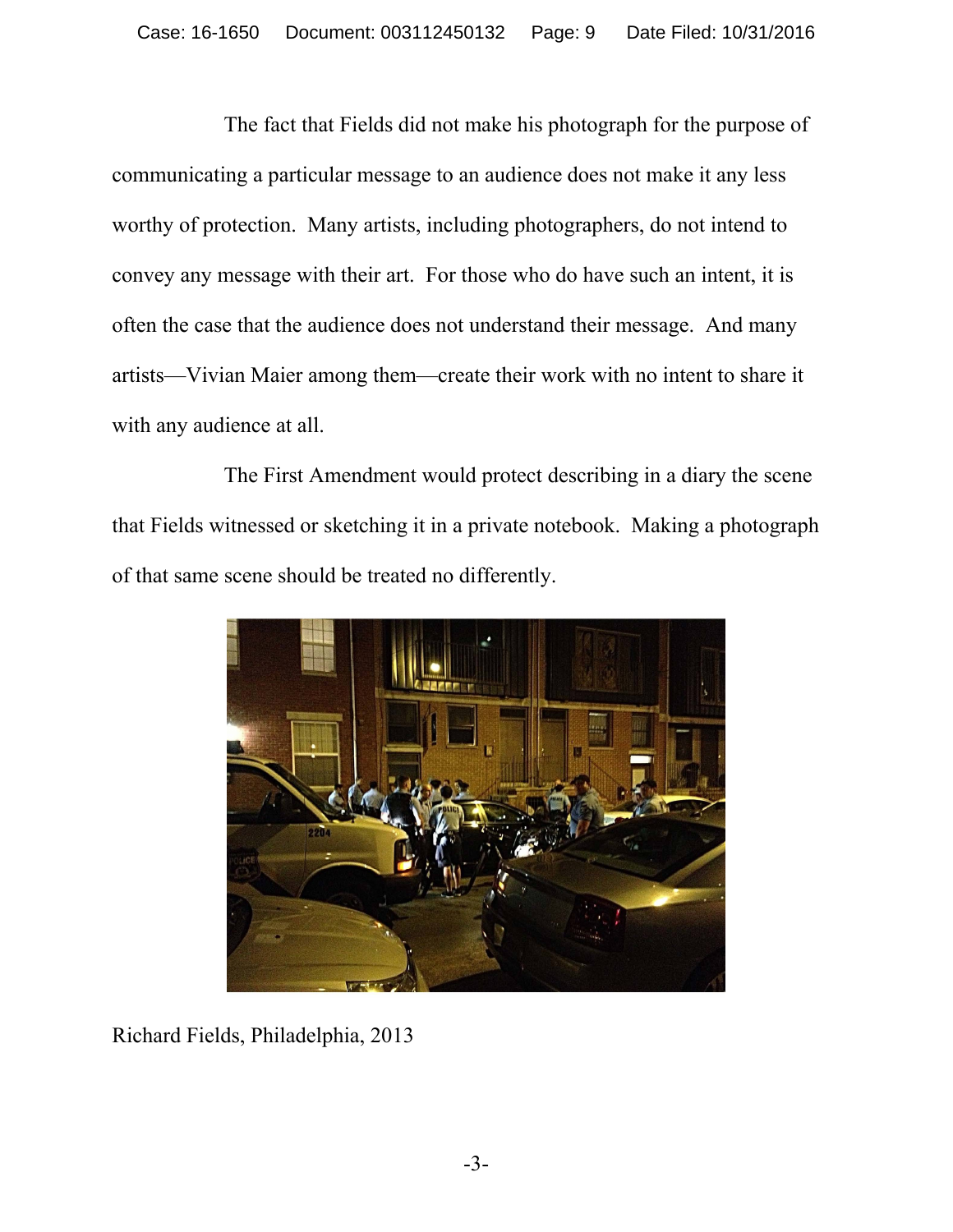

Vivian Maier, Chicago, 1961.

#### **II. ARGUMENT**

#### <span id="page-9-0"></span>**A. Making a Photograph Is Artistic Expression.**

<span id="page-9-1"></span>*"You Don't Take a Photograph, You Make It."*

*-Ansel Adams*

Painting a landscape is artistic expression. Sketching a street scene is artistic expression. Sculpting a statue is artistic expression. So is making a photograph. For photographers practice their medium, use creativity, and edit and refine their art, just as other kinds of artists do. And the ultimate artistic goal of many photographers—including the street photographers who emerged after the

-4-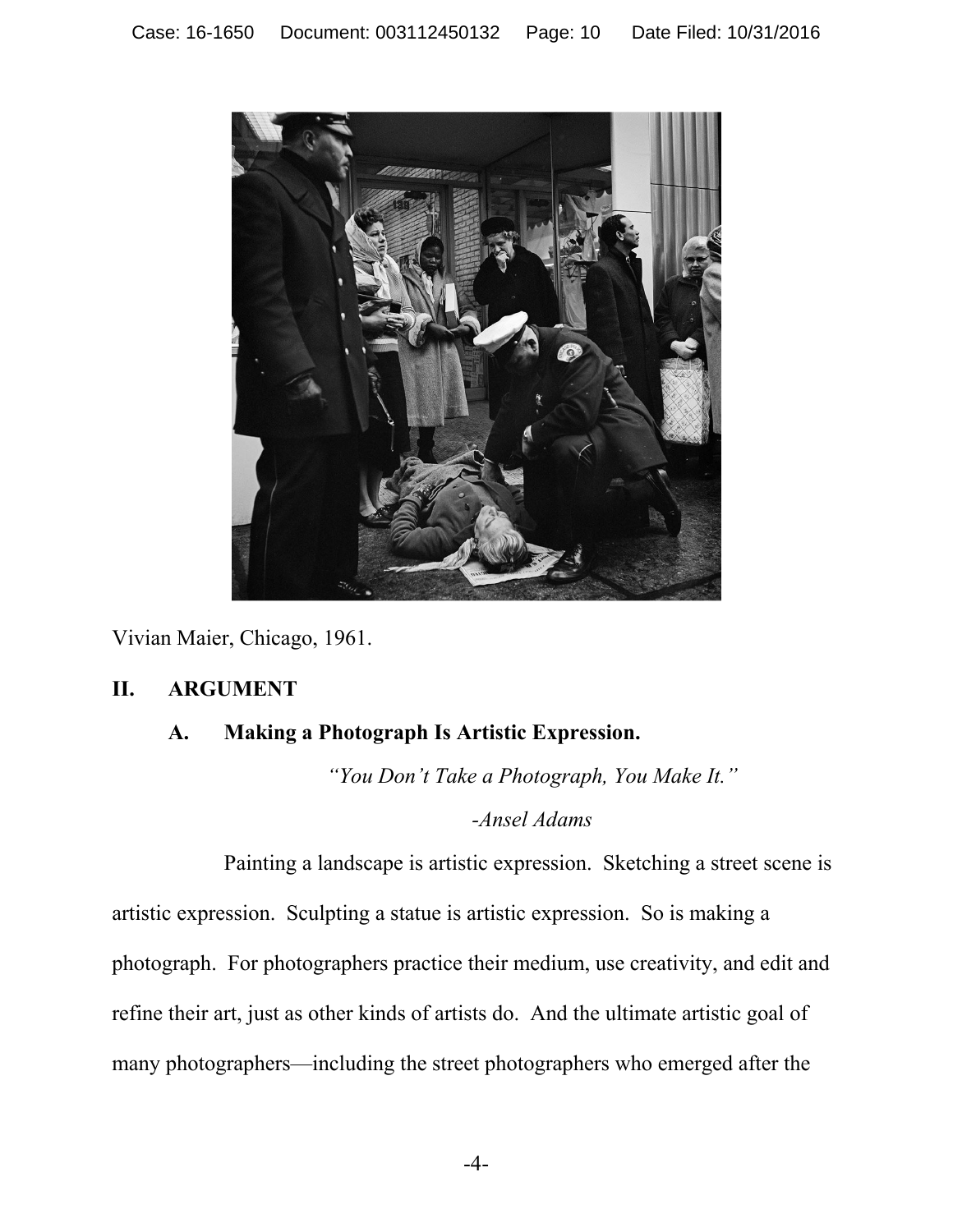advent of the small, 35-millimeter camera in the mid-1920s—is to capture the spontaneity of public scenes and arrest discrete moments in a way that stirs the emotions or intellect.

Photographers—like other artists—develop a command for their craft through practice and experience. Photographers using traditional or digital cameras learn the characteristics of lenses, shutters, and flashes, just as poets learn meter and sculptors learn the properties of different types of stone. *See generally*  Ansel Adams, *The Camera* (Little, Brown and Co. 2003) (1980). While perhaps not as complex an endeavor, mobile phone photographers explore their camera settings, too. And no matter the type of camera, photographers—through practice and experience—come to understand how the mechanical or digital, optical, and (sometimes) chemical processes of photography make a photograph look different than its subject. *See id.* at 1, 95-96. For example, like painters learn perspective, photographers learn that the closer they stand to an object in the foreground, the more it will appear to dwarf the objects in the background. *Id.* at 98. Similarly, photographers learn that they can create a larger depth of field (so that objects at a broader range of distances will appear crisp) by choosing a shorter focal length and a smaller aperture, and by moving away from the subject. *Id.* at 48-49.

In the process of composing a photograph, even choices that may seem simple—like positioning the camera—involve creativity. Because

-5-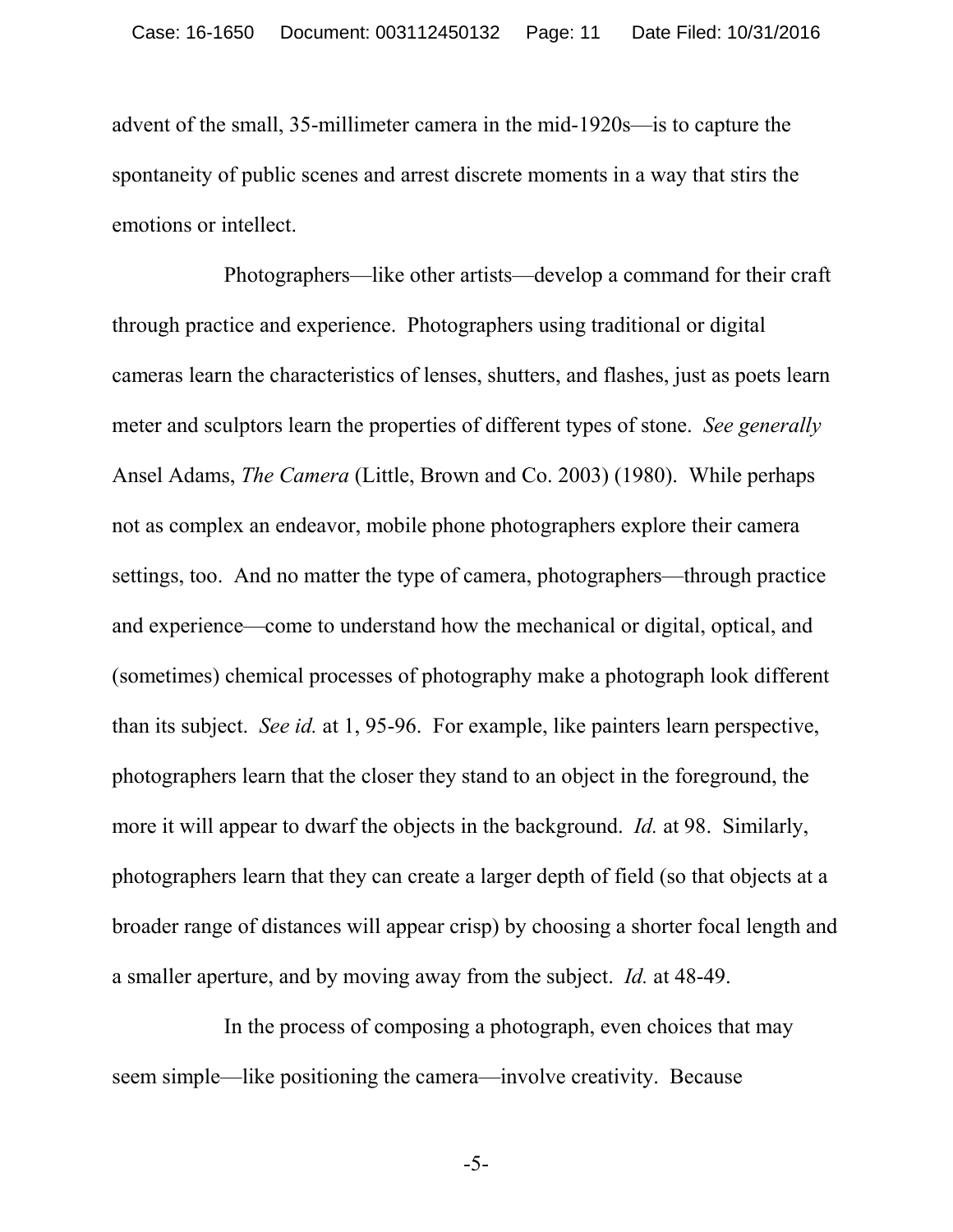<span id="page-11-0"></span>photographs do not capture the multiplicity of viewpoints that the human eyes do, photographers must use their experience and creativity to select the best vantage point. Ansel Adams, *The Camera* 95 (Little, Brown and Co. 2003) (1980). Photographers consider what is in the foreground and background, how those objects appear to relate with one another, what appears on the edges of the frame, and the position of the light. Ansel Adams encapsulated this artistic process in his description of the many factors he might take into account when planning to make a photograph of his friend sitting in an old chair in a living room, with a spray of flowers in a tall glass vase on a nearby table:

> I note that, from my present point of view, my friend's face is visually confused with the lines of the chair back, and the flowers conflict with the wall paneling. If I move about two feet to the right, the face is now nicely placed with the chair back. The flowers too have moved into a better position, but they now intrude upon a horizontal shelf. I raise my head about one foot . . . and the flowers are now seen against a clean space. I might decide that moving away from my friend by a foot or two would further clarify the relationships of all the elements.

*Id.* at 98, 100.

In contrast, street photographers aim to capture human expressions and fleeting relationships of moving elements in candid scenes. In other words, they seek what street photography pioneer Henri Cartier-Bresson calls "the decisive moment." To Cartier-Bresson, "photography is the simultaneous recognition, in a fraction of a second, of the significance of an event as well as of a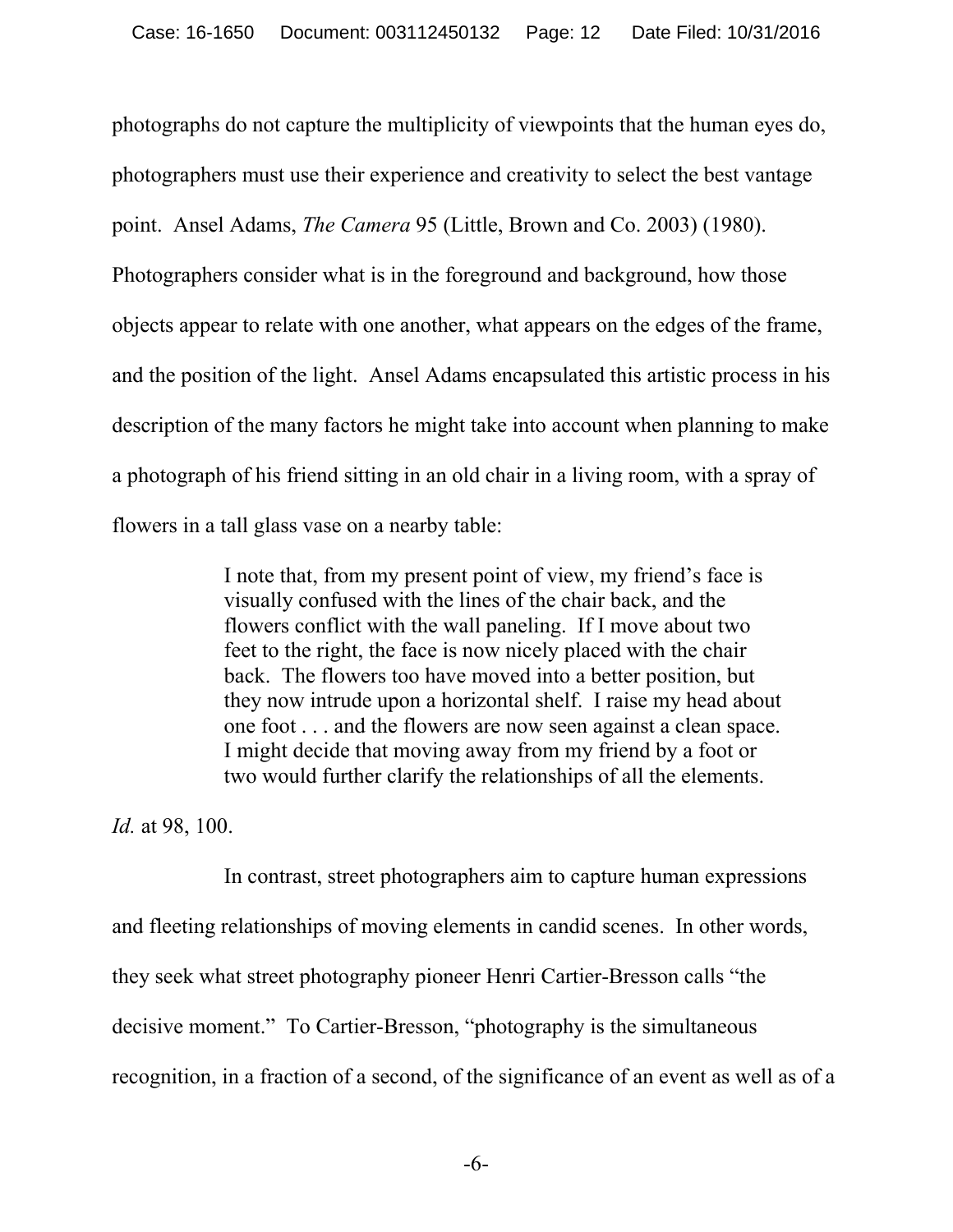<span id="page-12-0"></span>precise organization of forms which give that event its proper expression." Henri Cartier-Bresson, Forward, *The Decisive Moment* (Steidl 2015). For example, Cartier-Bresson stuck a tiny 35-millimeter camera between the slats of a fence near the Gare St. Lazare railway station in Paris at exactly the right time to create *Behind the Gare St. Lazare*, below. Michael Kimmelman, "Cartier-Bresson, Who Photographed the 'Decisive Moment,' Dies," *N.Y. Times*, Aug. 4, 2014, *available at* http://www.nytimes.com/2004/08/04/obituaries/cartierbresson-whophotographed-the-decisive-moment-dies.html. That photograph won acclaim—it was *Time Magazine*'s photograph of the century—in part because of how successfully it captured the "decisive moment":

> <span id="page-12-2"></span><span id="page-12-1"></span>the figure of a leaping dancer on a pair of posters on a wall behind the man mirrors him and his reflection in the water; the rippling circles made by the ladder echo circular bands of discarded metal debris; another poster, advertising a performer named Railowsky, puns with the railway station and also the ladder, which, flat, resembles a railroad track.

*Id.*; Beetles + Huxley, The Photo of the Century, http://www.beetlesandhuxley. com/photo-century.html.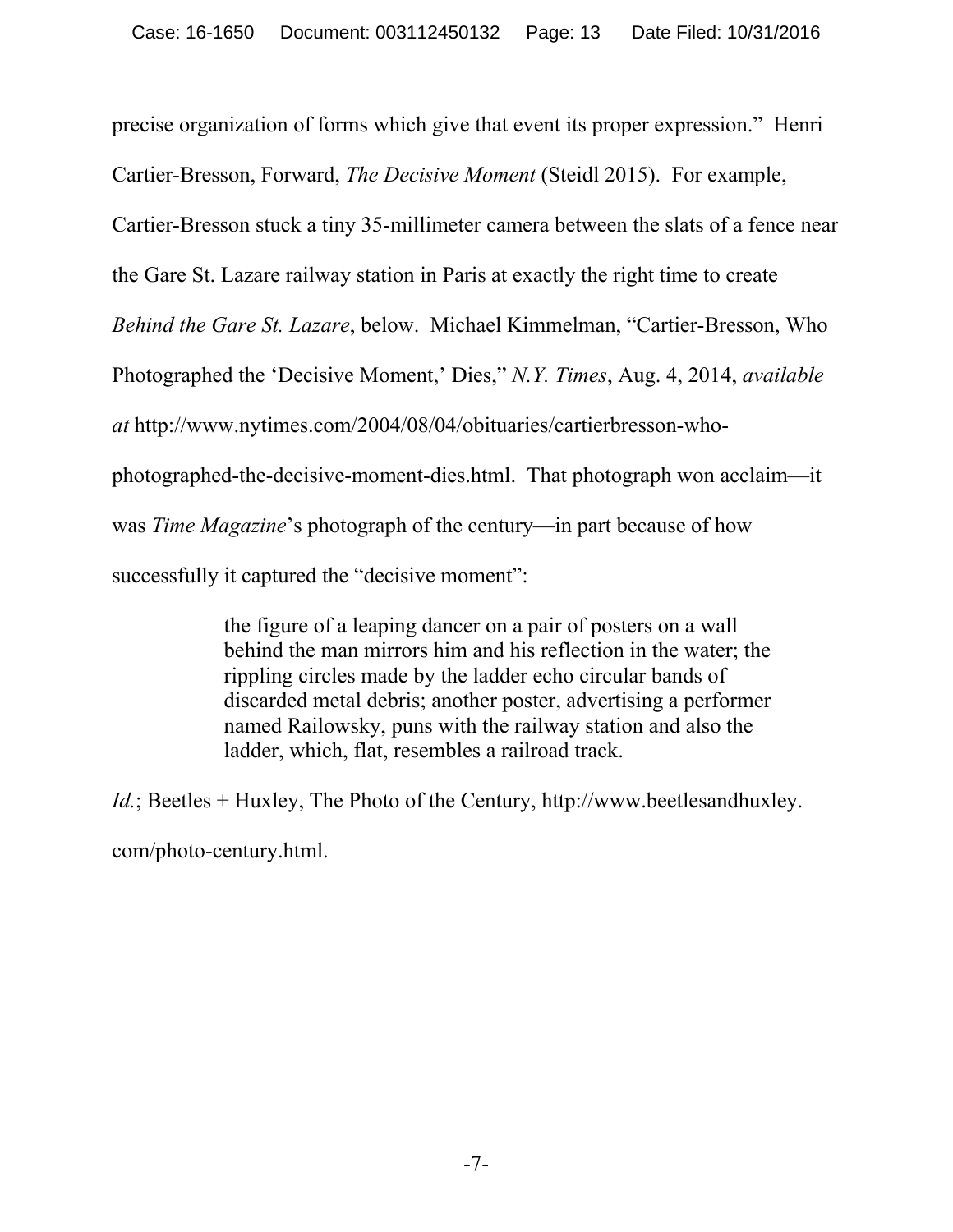

Henri Cartier-Bresson, *Behind the Gare St. Lazare*, 1932.

The fact that Fields used a mobile phone camera to make his photograph does not make his photograph fit any less within this street photography tradition. Street photography does not depend on bulky equipment, or precise calibration of the camera; indeed, because street photographers prize candid scenes, they aim to capture images discretely (with tiny cameras) and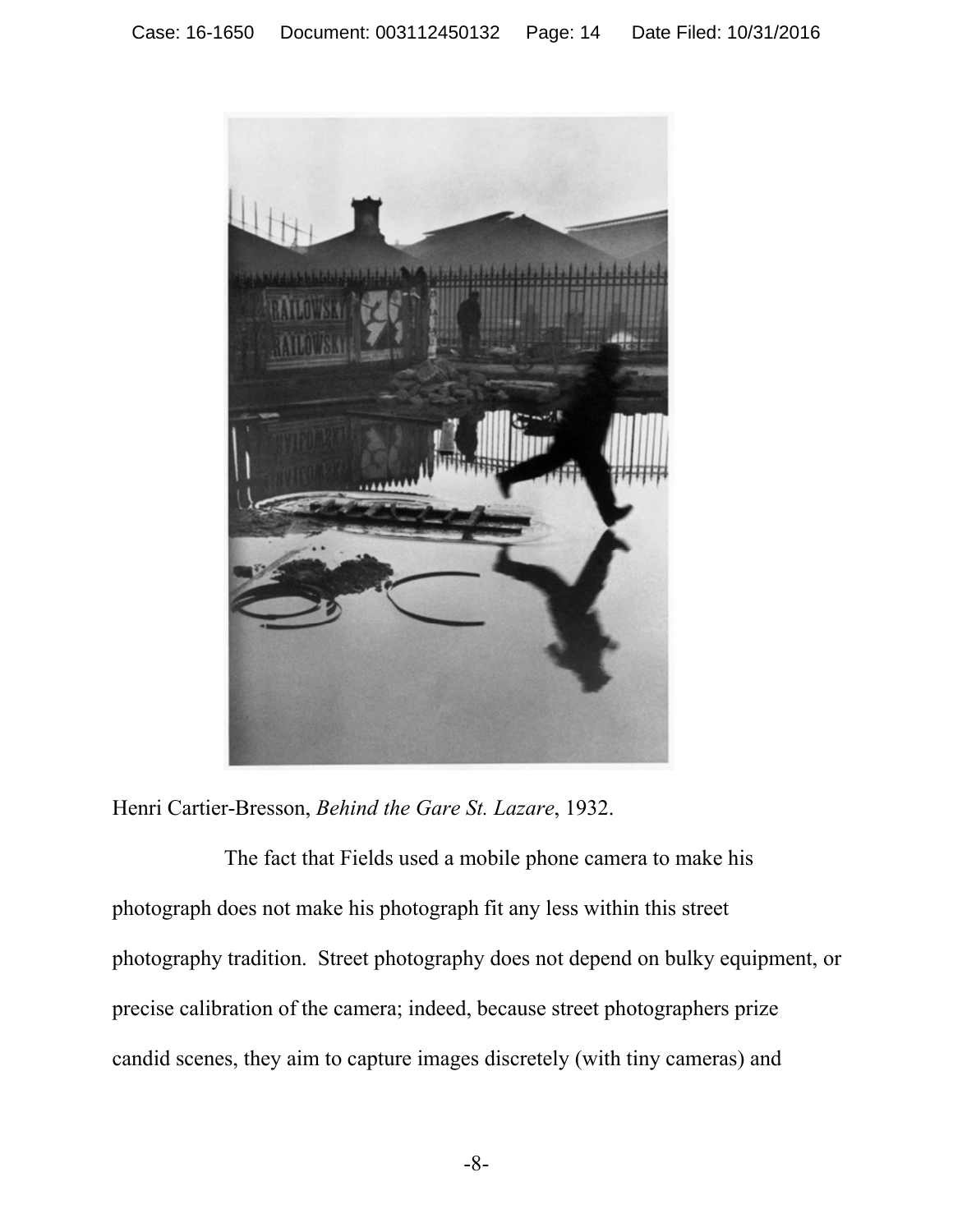<span id="page-14-2"></span><span id="page-14-1"></span>quickly. David Gibson, *The Street Photographer's Manual* 9 (Thames & Hudson 2014). Cartier-Bresson himself often concealed his camera by wrapping a handkerchief around it and pretending to blow his nose while making a picture. *See* William Solesbury, *World Cities, City Worlds: Explorations with Metaphors, Icons, and Perspectives* 88 (Troubador 2013). The ubiquity and size of mobile phone cameras help photographers pass unnoticed, making them an ideal choice for the genre. As one street photographer put it, "[t]he profound hope must be that mobile phone cameras are in reality just another tool, which, in the right hands, carry on a tradition, spiking it with different styles and attitudes." David Gibson, *The Street Photographer's Manual* 21, 178 (Thames & Hudson 2014). And Fields did just that, using his mobile phone camera to make a photograph after thinking to himself, "what a scene." JA8 (Memorandum at 2).

### <span id="page-14-0"></span>**B. As Artistic Expression, Making a Photograph Merits First Amendment Protection Regardless of Whether the Photograph Communicates a Particular Message to an Audience.**

The district court held that the First Amendment would have protected Fields while making his photograph only if Fields had "an intent to convey a particularized message" and "the likelihood was great that the message would be understood by those who viewed" his photograph. JA12 (Memorandum at 6). But First Amendment protection for artistic expression does not turn on whether the artist creates the work of art at issue with the intent to convey a particular message,

-9-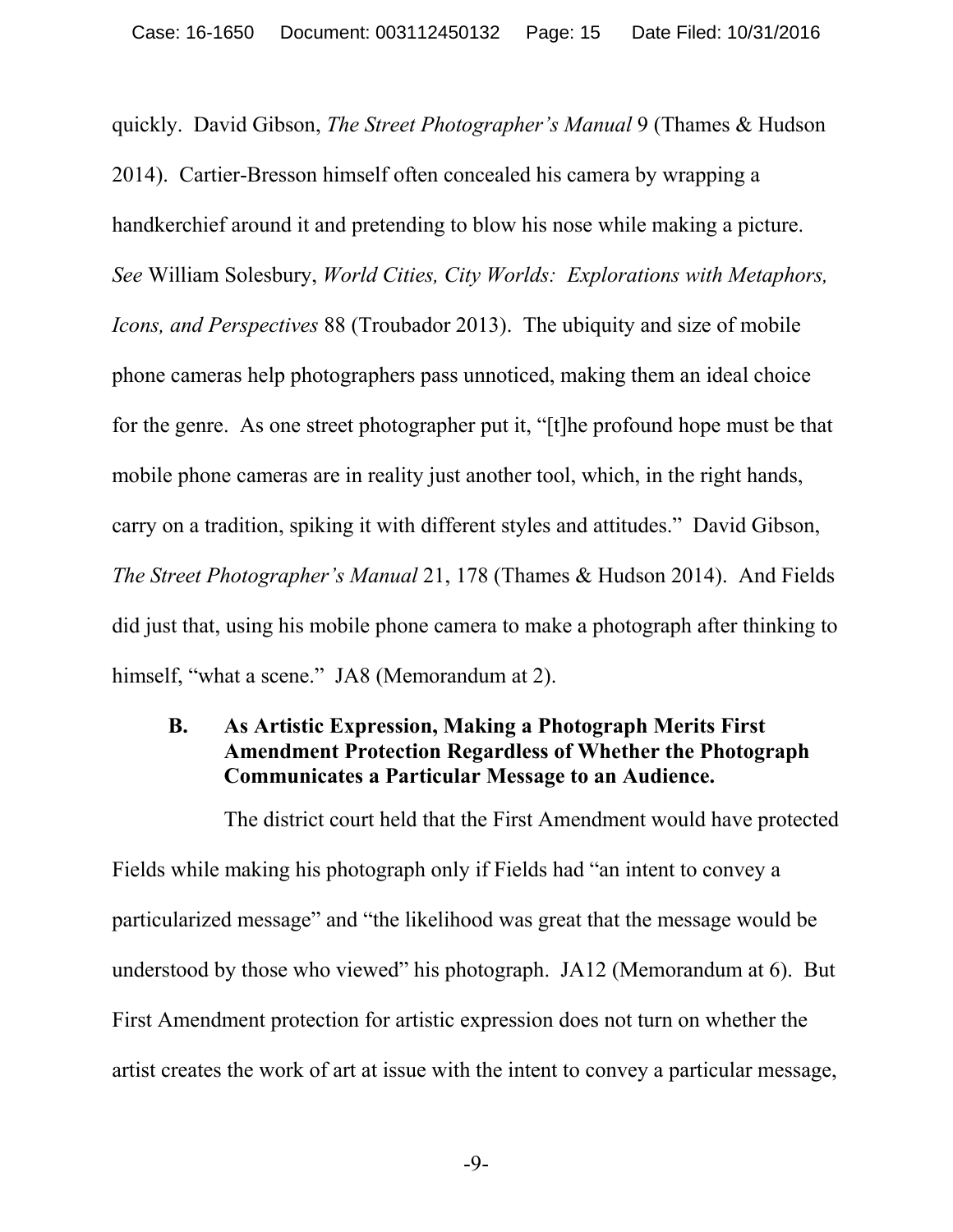or on how an audience would understand the work of art upon viewing or hearing it. The Supreme Court has made that clear.<sup>1</sup>

<span id="page-15-2"></span><span id="page-15-1"></span>In *Hurley*, the Court explained that "a narrow, succinctly articulable message is not a condition of constitutional protection, which if confined to expressions conveying a particularized message, would never reach the unquestionably shielded painting of Jackson Pollock, music of Arnold Schoenberg, or Jabberwocky verse of Lewis Carroll." *Hurley v. Irish-American Gay, Lesbian and Bisexual Gp. of Boston*, 515 U.S. 557, 569 (1995) (citation and internal quotation marks omitted); *see also Nat'l Endowment for the Arts v. Finley*, 524 U.S. 569, 602 (1998) ("It goes without saying that artistic expression lies within [the] First Amendment protection.") (Souter, J., dissenting); *Facenda v. N.F.L. Films, Inc.*, 542 F.3d 1007, 1015-18 (3d Cir. 2008) (discussing First Amendment protection for "artistic expression"). Similarly, recognizing that "totalitarian state[s] in our own times" have censored music because of its "capacity to appeal to the intellect and to the emotions," the Court held that "[m]usic, as a form of expression and communication, is protected under the First Amendment." *Ward v. Rock Against Racism*, 491 U.S. 781, 790 (1989). Furthermore, the Court has deemed monuments—such as the mosaic of the word "Imagine" in New York

<span id="page-15-3"></span><span id="page-15-0"></span>l

<span id="page-15-4"></span><sup>&</sup>lt;sup>1</sup> For a more extensive discussion of many of the principles discussed in this section, see Seth F. Kreimer, "Pervasive Image Capture and the First Amendment: Memory, Discourse, and the Right to Record," 159 *U. Pa. L. Rev.* 335 (2011).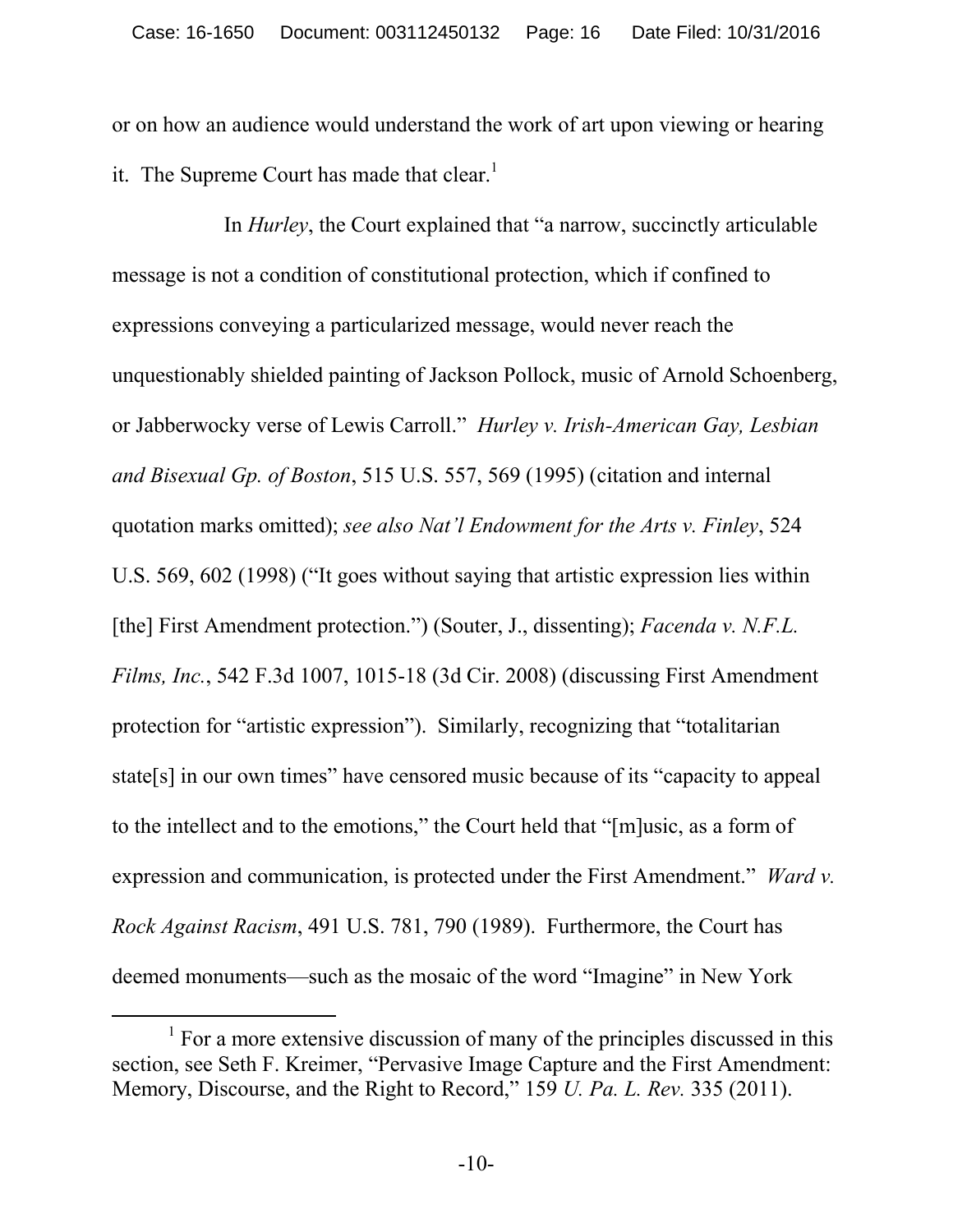<span id="page-16-3"></span>City's Central Park and the statue of Pancho Villa in Tucson—protected expression, even though they are "almost certain to evoke different thoughts and sentiments in the minds of different observers." *Pleasant Grove City v. Summum*, 555 U.S. 460, 474-79 (2009).

<span id="page-16-5"></span><span id="page-16-4"></span><span id="page-16-2"></span><span id="page-16-1"></span><span id="page-16-0"></span>In addition to paintings, music, poetry, and monuments, the Supreme Court has repeatedly affirmed that the First Amendment shields photographs and videos in particular—without conditioning such protection on the communication of a particular message to an audience. *See, e.g.*, *United States v. Stevens*, 559 U.S. 460, 482 (2010) (holding unconstitutional on First Amendment grounds a statute that criminalized creating, selling, or possessing any photographs or videos depicting animal cruelty); *Osborne v. Ohio*, 495 U.S. 103, 114 n.9 (1990) (observing that the First Amendment would protect a parent who gave a family friend a photograph of the parent's naked infant); *Schad v. Bor. of Mt. Ephraim*, 452 U.S. 61, 65 (1981) ("[M]otion pictures, programs broadcast by radio and television, and live entertainment, such as musical and dramatic works, fall within the First Amendment guarantee."); *Kaplan v. California*, 413 U.S. 115, 119 (1973) ("The Court has applied . . . First Amendment standards to moving pictures, to photographs, and to words in books."); *Joseph Burstyn Inc. v. Wilson,* 343 U.S. 495, 501 (1952) (finding motion pictures protected, because they "may affect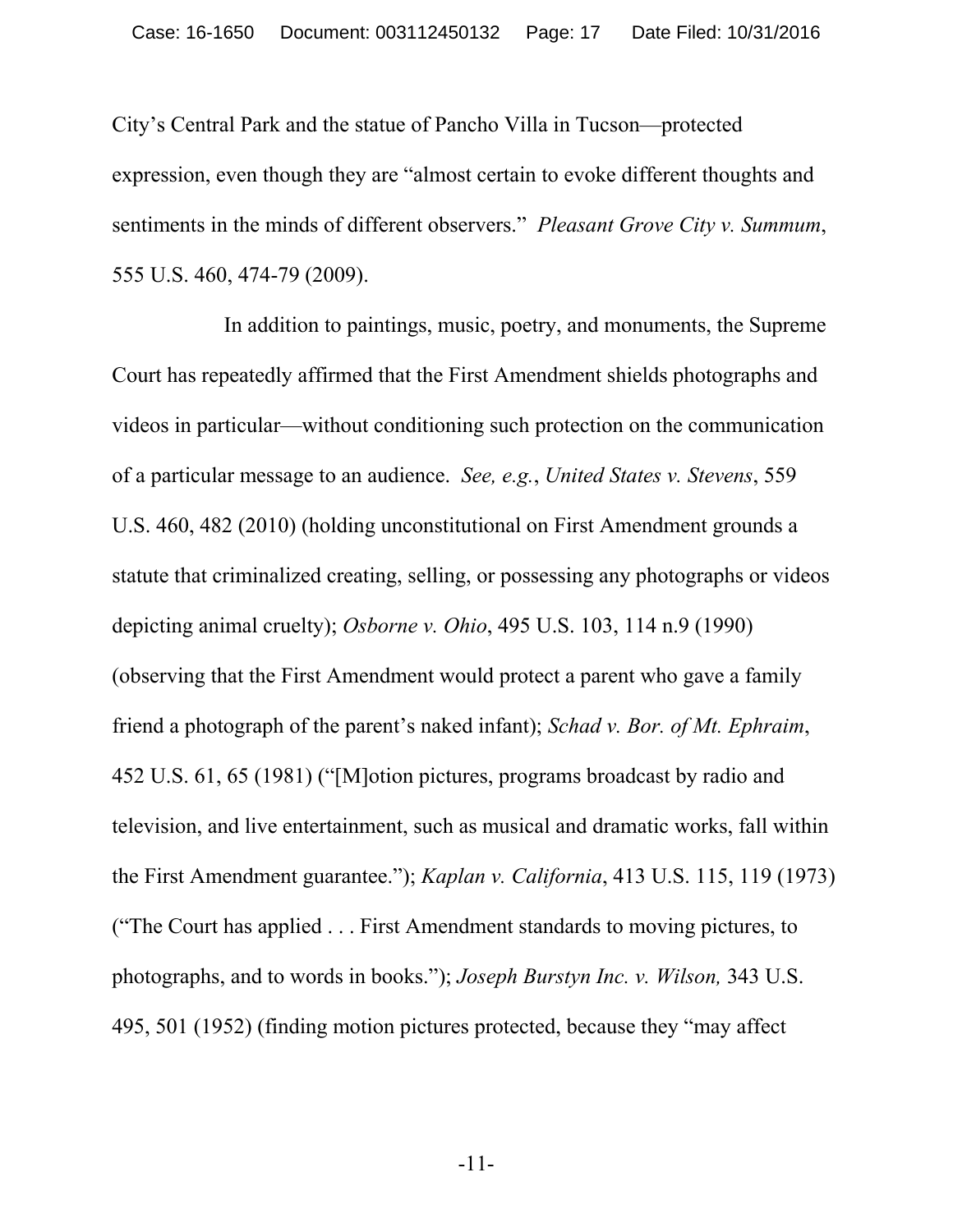public attitudes and behavior in a variety of ways, [including by] . . . the subtle shaping of thought which characterizes all artistic expression").

<span id="page-17-1"></span><span id="page-17-0"></span>For at least three reasons, protecting artistic expression regardless of whether it attempts to and does communicate any particular message to an audience is not only good law but also good policy. *First*, it should go without saying that many artists do not intend to convey any particular message with their art. *See, e.g.*, Archibald MacLeish, "Ars Poetica" ("A poem should not mean. But be."). *Second*, for artists who do intend to convey a particular message, those who view or listen to their art often understand it to mean something entirely different. That is because art does not entail a meeting of the minds between artist and audience. A person admiring an exhibit at an art museum rarely knows what message, if any, the artist intended to convey. And he can confirm that ignorance simply by discussing his own interpretation with another patron, for two people rarely agree on the meaning of any particular piece of art. *Third*, many artists create their art with no present intent to share it with anyone else. Some—like Vivian Maier—do not intend to share any of their work, ever. Others—like Henri Cartier-Bresson—only decide what to share after reviewing what they have created. *See* Henri Cartier-Bresson, Forward, *The Decisive Moment* (Steidl 2015) ("[Y]ou find yourself compulsively shooting, because you cannot be sure in advance exactly how the situation, the scene, is going to unfold.").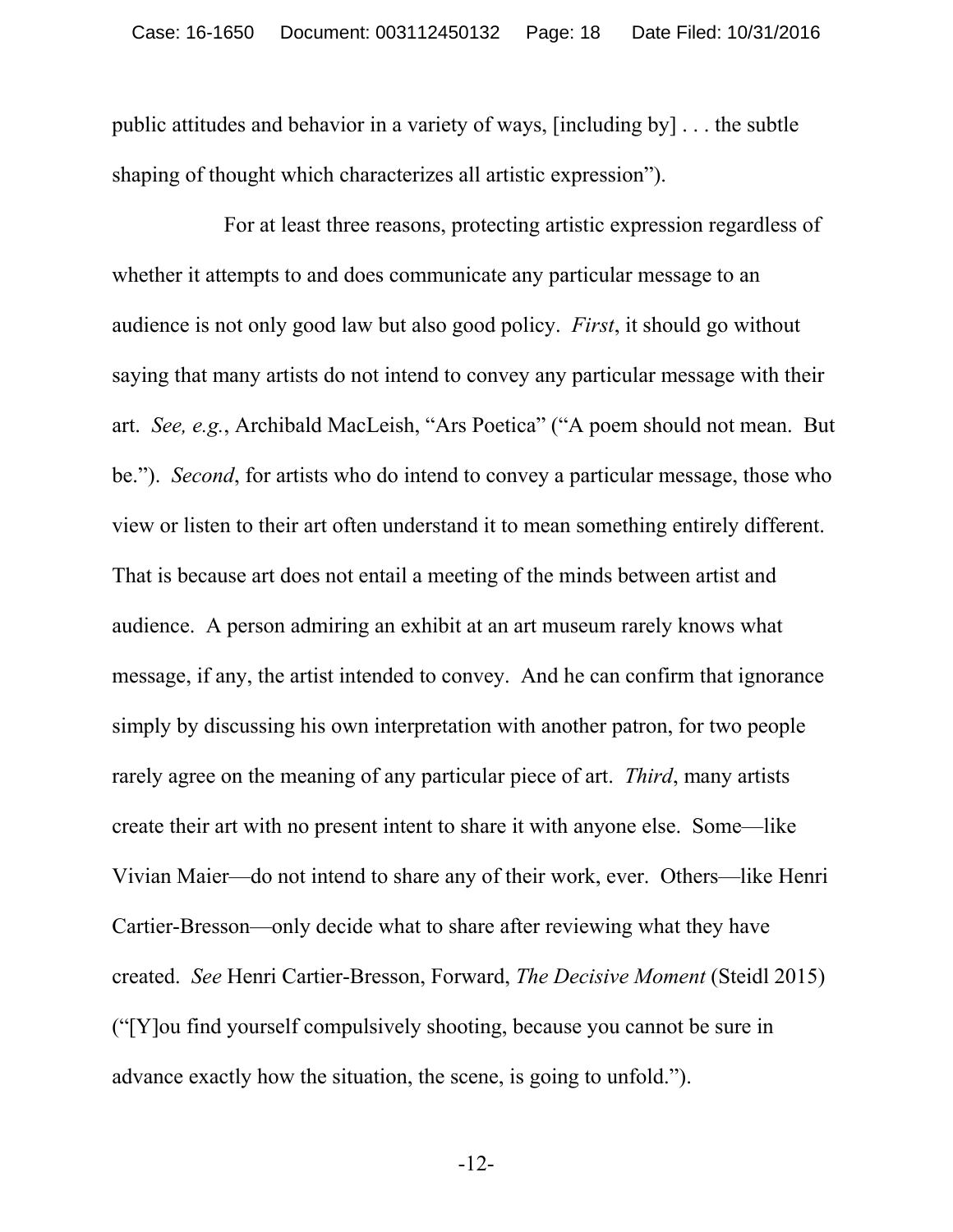If would therefore be devastating if protection were limited to those specific works of art that are created for the purpose of conveying a particular message to an audience. The next Jackson Pollack, Arnold Schoenberg, and Lewis Carroll would not be free to create their art. The next Henri Cartier-Bresson and Vivian Maier could be stopped by the government from making their photographs. Artistic expression would be suppressed, and our lives as individuals and as a society would be all the poorer as a result. As President Johnson put it upon signing into law the legislation that called for the creation of the National Endowment for the Arts: "Art is a nation's most precious heritage. For it is in our works of art that we reveal to ourselves, and to others, the inner vision which guides us as a nation. And where there is no vision, the people perish." President Lyndon B. Johnson, Remarks at the Signing of the Arts and Humanities Bill (Sept. 29, 1965).

#### <span id="page-18-0"></span>**III. CONCLUSION**

For the foregoing reasons, the Society for Photographic Education urges this Court to reverse the district court' and find that making a photograph is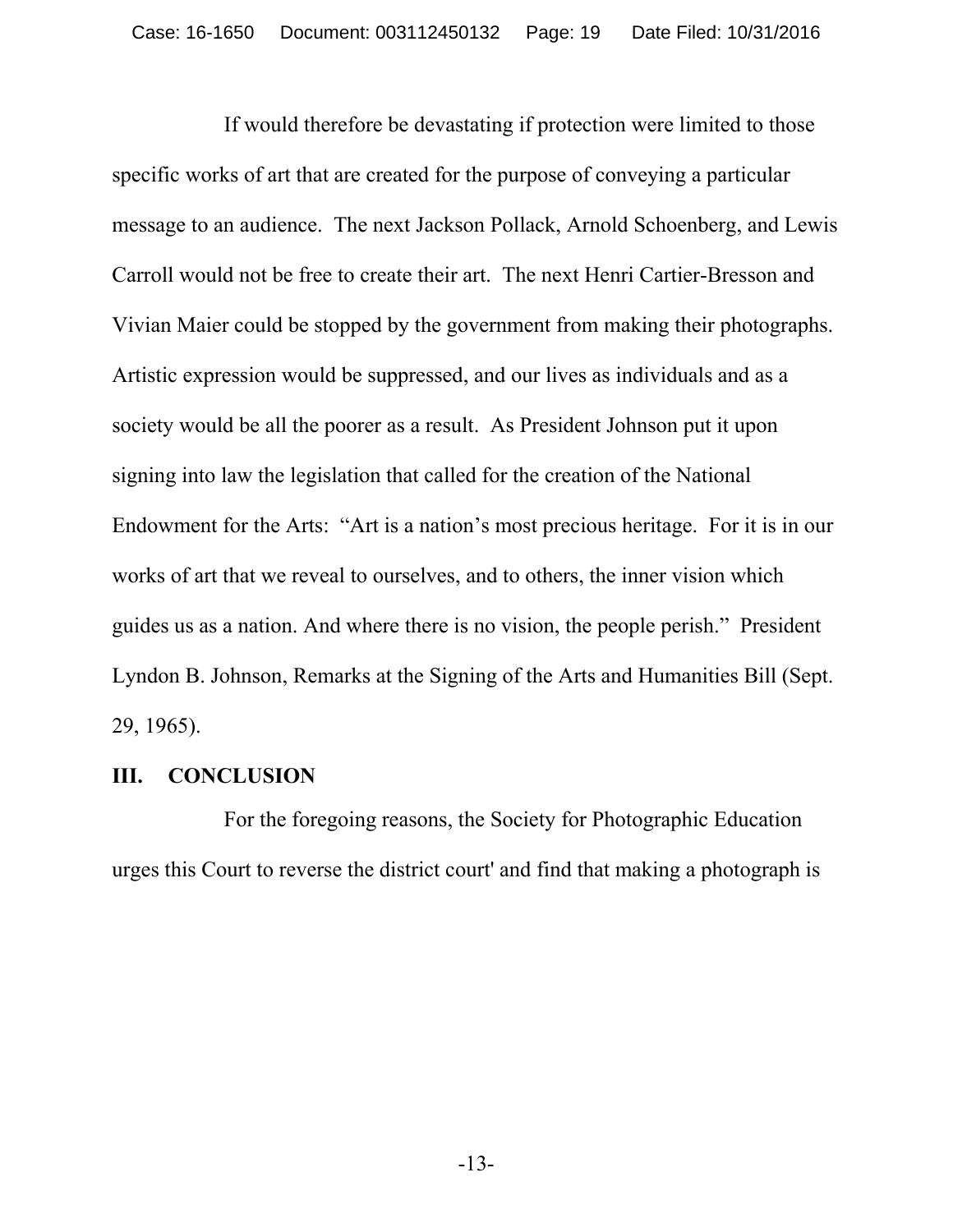protected by the First Amendment, regardless of whether the photograph is created

for the purpose of communicating a particular message to an audience.

October 31, 2016 Respectfully submitted,

*/s/ Eli Segal* Amy B. Ginensky Eli Segal Melissa Hatch O'Donnell **PEPPER HAMILTON LLP** 3000 Two Logan Square Eighteenth & Arch Streets Philadelphia, Pennsylvania 19103 (215) 981-4000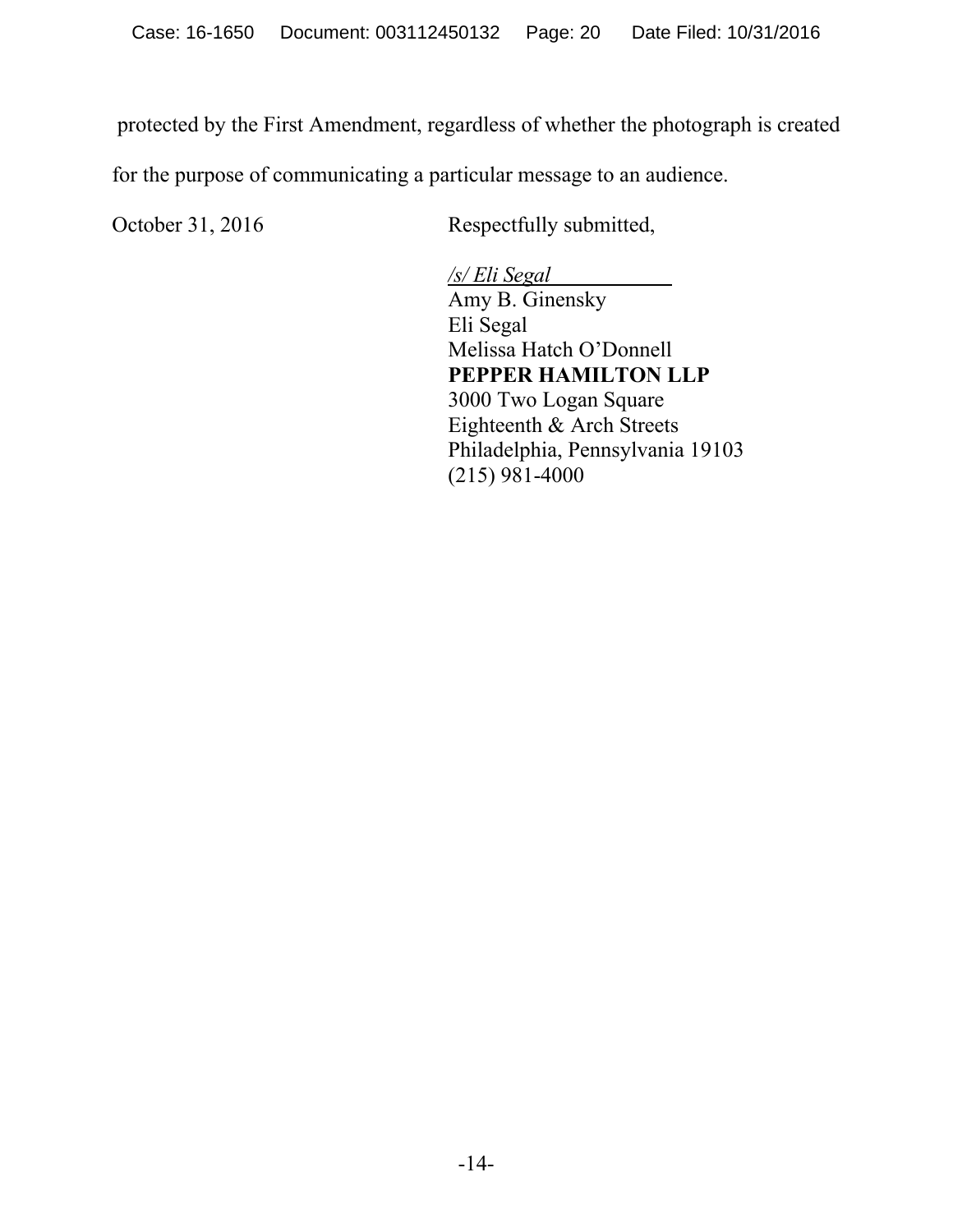## **CERTIFICATE OF COMPLIANCE**

- 1. This brief complies with the type-volume limitation of Fed. R. App. P.  $32(a)(7)(B)$  because it contains 2,809 words, excluding the parts of the brief exempted by Fed. R. App. P.  $32(a)(7)(B)(iii)$ .
- 2. This brief complies with the typeface requirements of Fed. R. App. P.  $32(a)(5)$  and the type style requirements of  $32(a)(6)$  because it has been prepared in a proportionally spaced typeface using Microsoft Word 2010, in 14 pt. Times New Roman.
- Dated: October 31, 2016 */s/ Eli Segal*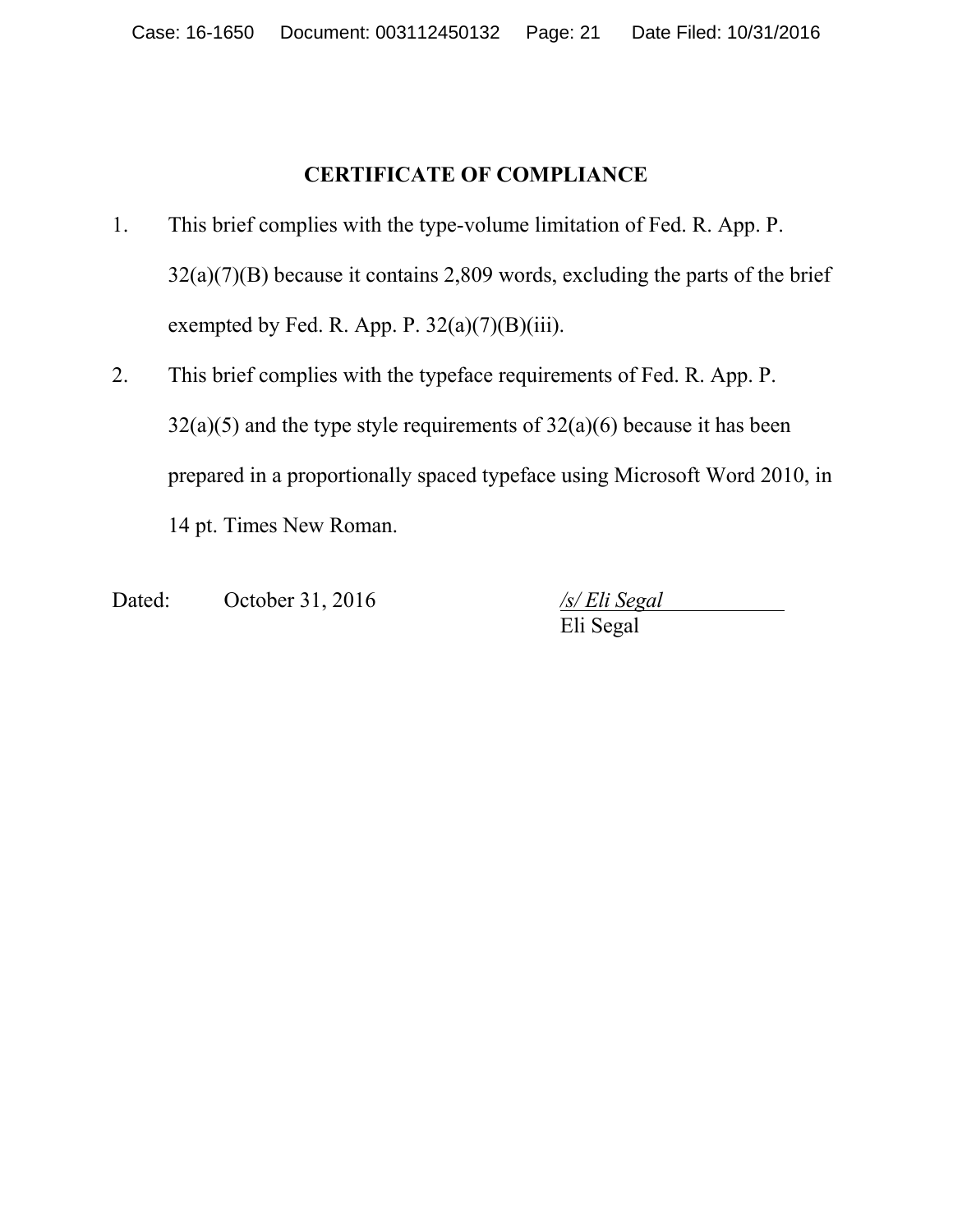### **CERTIFICATION OF IDENTICAL COMPLIANCE OF BRIEF**

I, Eli Segal, hereby certify that the electronic version of this brief is identical to the text version in the paper copies that will be hand delivered to the Clerk of the Court of the United States Court of Appeals for the Third Circuit.

Dated: October 31, 2016 */s/ Eli Segal*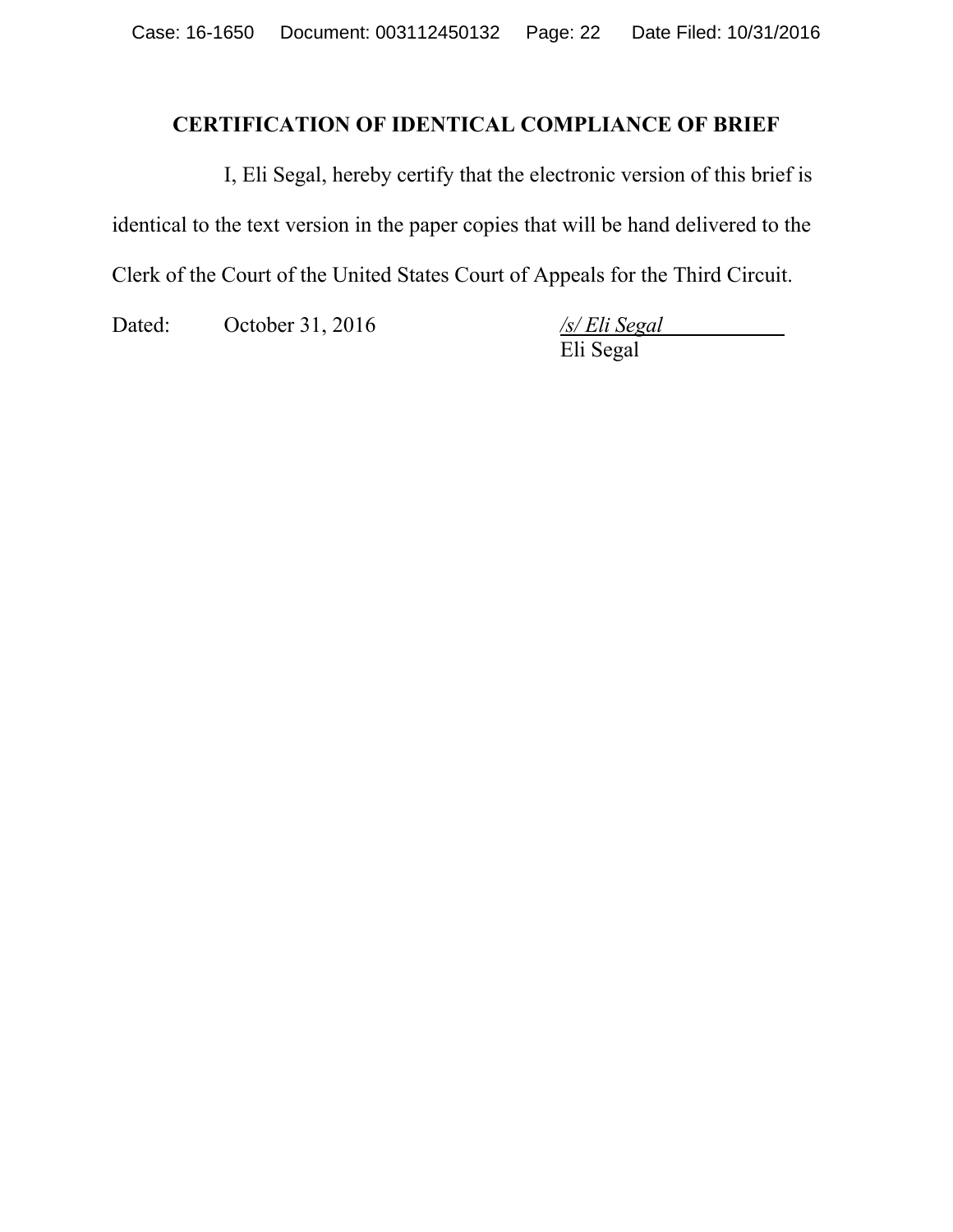### **VIRUS CERTIFICATION**

I, Eli Segal, hereby certify that this document was scanned using

Symantec Endpoint Protection 12.1.7004.6500 and no viruses were detected.

Dated: October 31, 2016 */s/ Eli Segal*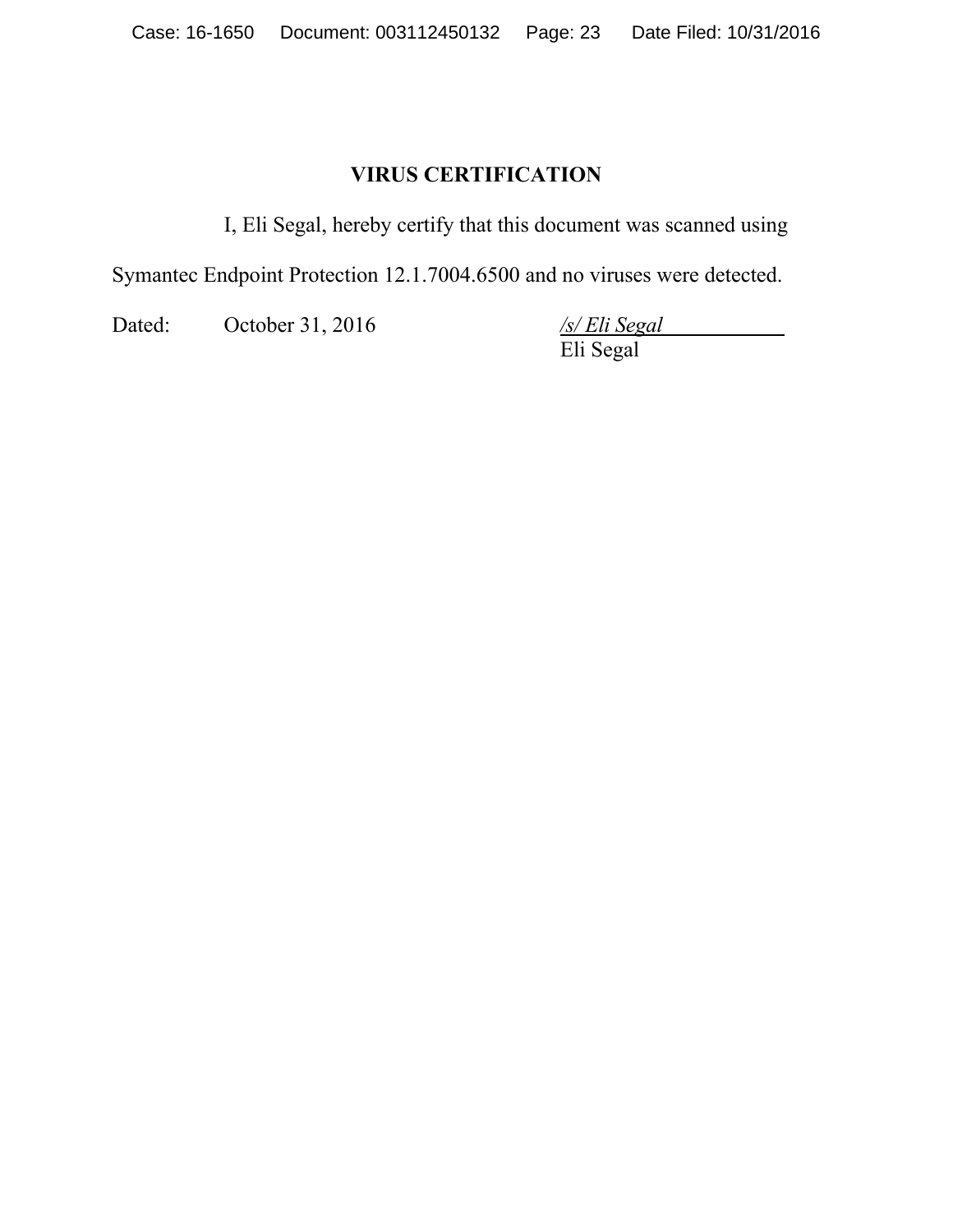# **CERTIFICATION OF COUNSEL**

I, Eli Segal, hereby certify that I am a member of the bar of this court.

Dated: October 31, 2016 */s/ Eli Segal*